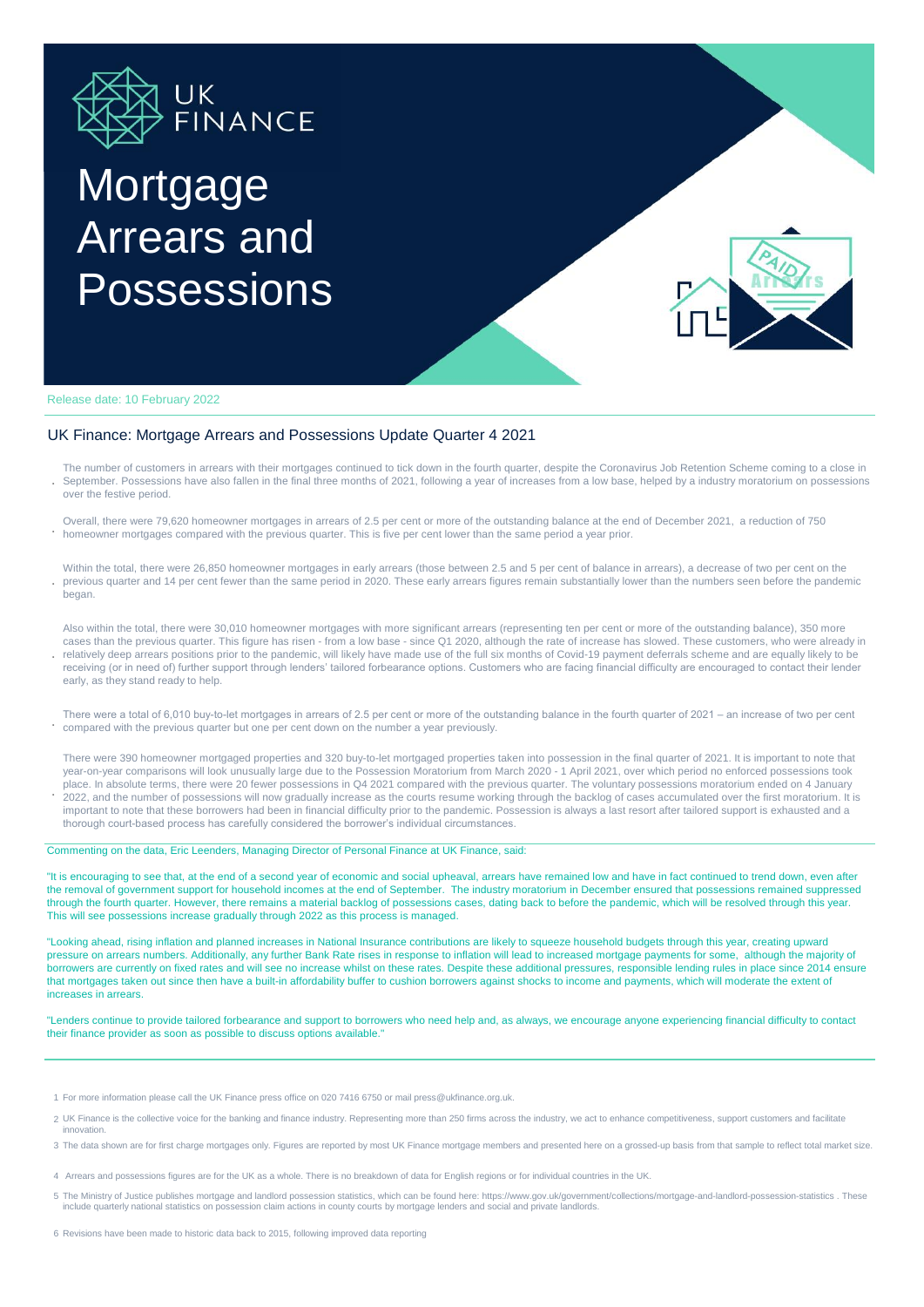## Release date: 10 February 2022



Next update: